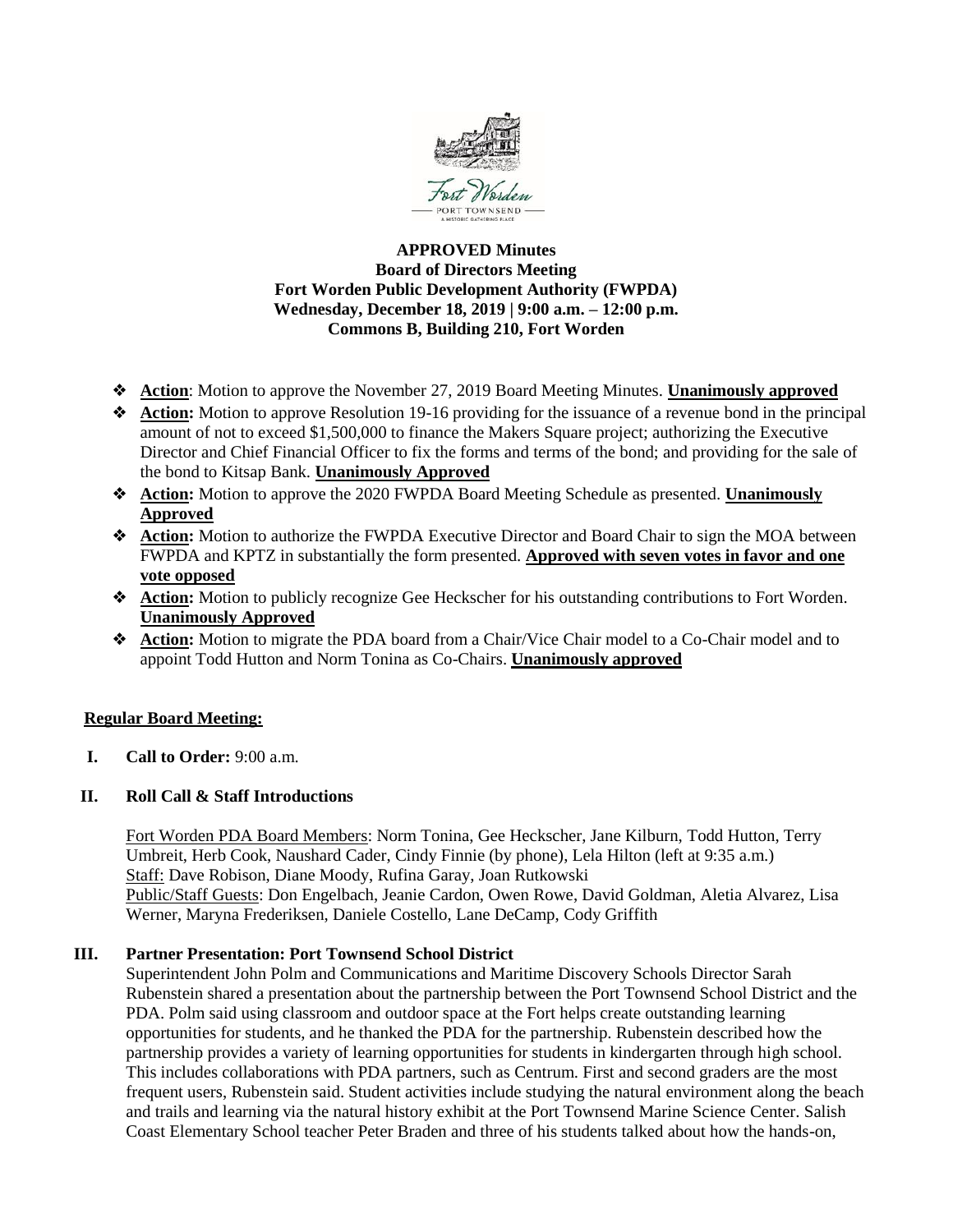immersive experiences deepen understanding of concepts presented in textbooks. Describing lessons about erosion, habitat, and birds, one student said: "It's best to learn about nature if you can actually experience it in person." Lessons also have included practicing critical thinking skills by developing and applying a rating system for the condition of the bunkers and learning opinion writing skills to support related conclusions. Braden commented on how helpful the classroom space is for warming up from outdoor lessons during colder weather and for being able to work immediately with lessons that begin outside.

### **IV. Correspondence**

See board packet on the website for PDA-related articles and communications.

### **V. Consent Agenda**

Review and approval of regular Board meeting minutes, November 27, 2019 **Action:** Motion to approve the November 27, 2019 Board Meeting Minutes. **Unanimously approved**

# **VI. Review and Discussion of Financials**

#### **A. Staff Report**

Moody reviewed the financial report (see board packet on website). For the month of November total revenue was 91% to budget, and year-to-date revenues were very close to budget and 9% higher than last year, she reported. Sales of Discover Passes were 33% lower than in November 2018, and all other revenue centers helped make up for this decline, Moody said. Ordinary expenses were over budget by 20%, and Moody said this was largely due to repairs and elevator safety tests. The net result for year-to-date is approximately \$148,234 less than budget.

### **B. Board Discussion**

Board members and Moody discussed financial details, including food and leisure sales. The report shows leisure accommodation sales at 67% to budget, and the sales received from nonrefundable bookings is 335% to budget. Board member Naushard Cader and Moody discussed whether "income and expense" or other terminology would be better than "revenue and expense". Cader suggested reviewing terms to avoid confusion with terms used in bond information. Moody noted that the State auditor has reviewed the PDA's reporting, and Tonina said the use of revenue and expense terms is intentional. Board member Terry Umbreit and Moody talked about adding the "revenue per available room" (RevPAR) statistic to formal reports. Moody said staff considers that statistic internally. She said the PDA is transitioning to a new property management system that will make it easier to work with data and provide reliable RevPAR information. Moody added that once the property management system installation is complete there will be an opportunity to review the metrics used due to the ability to create improved reports. Board member Herb Cook observed that the PDA's balance sheet suffers when the PDA makes capital expenditures, such as for glamping and Makers Square, because the property isn't an asset that the PDA owns. Moody noted that the snapshot improves when reimbursable grants come in. Cader expressed interest in exploring options for capitalizing long-term leasehold expenses that will bring in revenue. Board member Todd Hutton said that a consolidated view of Fort Worden Foundation and PDA finances would be helpful.

### **VII. Kitsap Bank Revenue Bond for Makers Square**

#### **A. Staff Report**

Moody reviewed Resolution 19-16, which provides for the issuance of a revenue bond with a principal amount that does not exceed \$1,500,000 to finance the Makers Square project, fixes the form and terms of the bond, and provides for the sale of the bond to Kitsap Bank.

#### **B. Board Discussion**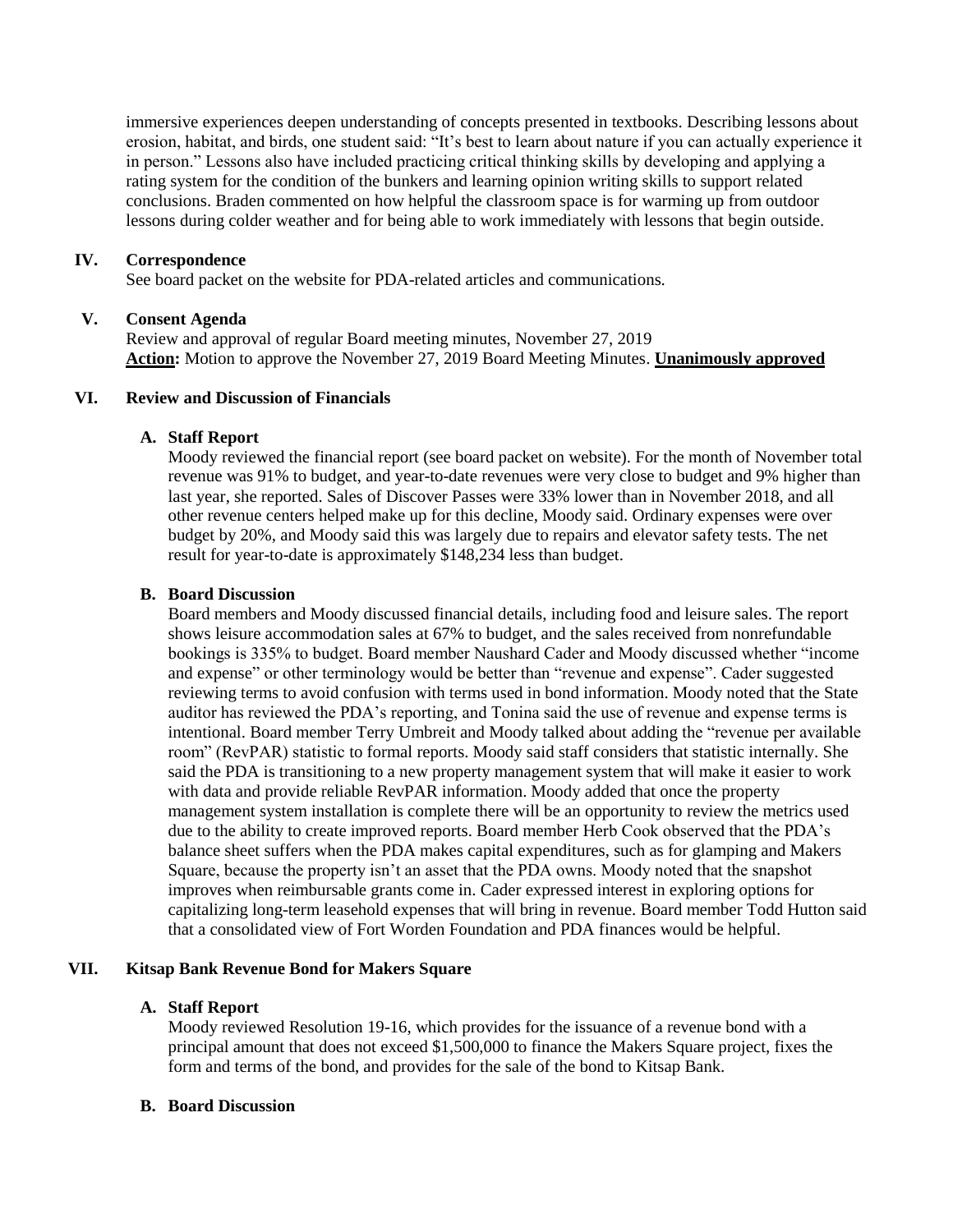Board members and Moody talked about repayment of the principal. Moody said the bond is essentially a bridge loan and structured as a line of credit to help with cash flow needs during Makers Square construction. She added that the bond payments are set in alternate quarters in order to help preserve cash flow. When asked why Kitsap Bank is taking on the risk, Moody said it aligns with the bank's interest in supporting community development projects and helps meet Community Reinvestment Act requirements. She noted that Kitsap Bank holds the majority of their bonds in a debt folio and does not sell them.

**Action**: Motion to approve Resolution 19-16 providing for the issuance of a revenue bond in the principal amount of not to exceed \$1,500,000 to finance the Makers Square project; authorizing the Executive Director and Chief Financial Officer to fix the forms and terms of the bond; and providing for the sale of the bond to Kitsap Bank. **Unanimously Approved**

# **VIII. Approval of 2020 FWPDA Board Meeting Schedule**

The board reviewed the suggested schedule for executive committee and full board meetings in 2020. **Action**: Motion to approve the 2020 FWPDA Board Meeting Schedule as presented. **Unanimously Approved**

# **IX. Staff Report**

.

# **A. Current Construction Projects and Major Repairs**

Robison reviewed the progress of glamping construction. Site work is complete and work has begun on constructing tent platforms. The low bid received for the tent platform work was \$702,000, which was much higher than expected, Robison said. Instead, with the hiring of a local general contractor as a temporary employee, the PDA is self-performing the work at a much lower rate and the cost is estimated at approximately \$410,000, Robison said. He added that the PDA is considering whether to use the tent platform crew (PDA facility team members) to construct building 288, which would provide restroom facilities for the four more rustic glamping accommodations.

Robison also reported that the PDA recently submitted a grant proposal to help develop accommodations within building 203 for seasonal employees as well as partner program participants, interns, and program faculty. The PDA is seeking \$70,000 from the Department of Archaeology and Historic Preservation to address ADA access needs and building code deficiencies and to upgrade bathroom facilities. A Jefferson County public infrastructure grant is providing \$150,000 for the project. He noted that workforce housing is one of the critical constraints to the PDA's long-term success.

Robison reviewed a summary of current and estimated project costs for Makers Square and the funding that has been secured. The \$14 million project is divided into two phases that include: 1) the renovation of buildings 305, 308, and 324 and related infrastructure needs, and 2) site and parking lot improvements. Robison said management of the project includes tracking grants requirements regarding which buildings the funds can support, what sources can be used for matching funds, and site securitization needs. A \$1.275 million grant from the Washington State Building for the Arts program has been locked up while PDA staff have been working on addressing grant contract requirements, he said. Robison said staff have been working with the funding agency and legal counsel, and he anticipates the release of funds by the end of the year. He said that approximately \$1.9 million in Federal Historic Tax Credits will come through in increments upon closing, after a certificate of occupancy is issued; a \$500,000 grant from the M.J. Murdock Charitable Trust will be available to finish the capital campaign. When asked if supplemental legislation might help with remaining needs, Robison said this is unlikely because the 2020 session is short, capital appropriations will be limited, and the revenue forecast is down due to the passage of Initiative 976.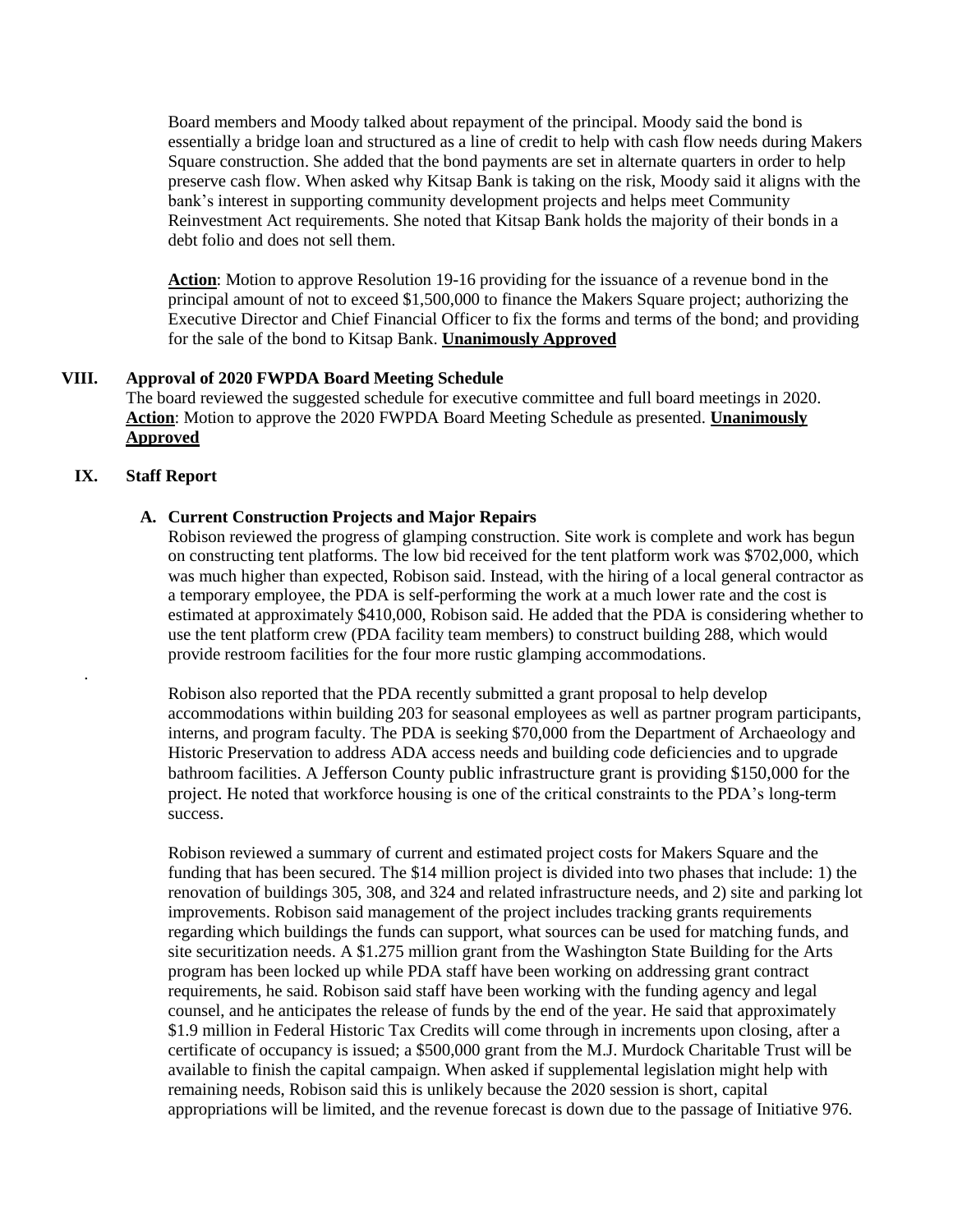### **B. 2020 Budget Process**

Moody reported that the budget will likely be ready for the board's consideration in January.

## **C. State Audit**

Moody said the 2017 audit report should be ready in January after delays due to staff turnover at the State auditor's office. Moody said that instead of scheduling the next audit after a two-year interval, she has scheduled an audit of 2018 activity to begin in February because the PDA's former finance director, who worked in 2018, is available now for assistance with the process.

## **D. Leasing**

Chief Strategy Officer Rufina Garay referred board members to a Memorandum of Agreement (MOA) that she said KPTZ is ready to sign. Garay said that in the interest of transparency for the public record, she would like board approval for the MOA; the draft MOA has evolved from when the board last saw it to now provide for the construction costs of tenant improvements to count as prepaid rent, which Garay said is a characterization needed for Historic Tax Credit (HTC) eligibility. Garay also provided an overview of the relationships between the subsidiary entities that have been established for the receipt and application of HTCs that are available for the rehabilitation of historic buildings (see board agenda packet on website). Garay said the "Makers Square Landlord LLC" is what will be on Makers Square lease agreements as part of the structure needed for HTCs. Following the closure of the HTC transaction, the Makers Square Master Tenant LLC (which is 10% owner of the Makers Square Landlord LLC) will be the landlord for five years for compliance purposes, she said. Cader expressed reservations about the structure. Robison said that the structure has been reviewed by an attorney who specializes in HTCs. Tonina noted that the ownership structure in place is essentially what was used to secure HTC proceeds for Building 202 (Peninsula College).

**Action**: Motion to authorize the FWPDA Executive Director and Board Chair to sign the MOA between FWPDA and KPTZ in substantially the form presented. **Approved with seven votes in favor and one vote opposed**

#### **E. Marketing and Sales**

Cody Griffith, Director of Sales and Marketing, reviewed the reports on marketing efforts and sales via group, partners, and leisure activities (see agenda packet). Sales and accommodations revenue from leisure, partner, and group business as of December 6th were 98% to budget. She said forecasts for 2020 reflect anticipated revenue from glamping and a multi-night summer festival, as well as losses from taking NCO Row and Officers Row housing off-line for several months for a Washington State Parks' sewer and water infrastructure project. Griffith also noted that meal plans for partner programming will increase \$5 to a total of \$46 per head per day. Hutton pointed out that even with this increase, the PDA will only make 25 cents per head per day on food for partner programming. The partner meal plan rate is less than the \$55 charged to other groups, he noted. Marketing report highlights included statistics about Fort Worden's Instagram audience, which includes a large percentage of females between the ages of 25 and 44; Tonina noted that potential sponsors are especially interested in that demographic and the PDA could increase awareness of this reach. Griffith also reported that the sales team is working hard to increase business beyond the peak season. Tonina and Robison commended Griffith for her team's work building off-season business.

#### **F. Fort Worden Collaborative**

Robison provided an update on the collaborative planning effort involving the PDA and partner representatives. Called the Fort Worden Collaborative, the group is comprised of the PDA's executive team (Robison, Moody, and Garay), and Renee Klein (Madrona MindBody), Janine Boire (Port Townsend Marine Science Center), and Teresa Verraes (Port Townsend School of the Arts). They are exploring areas of alignment and how stakeholders can work together on common efforts, such as events, collaborative programs, marketing, fundraising, and capital improvements. Robison said the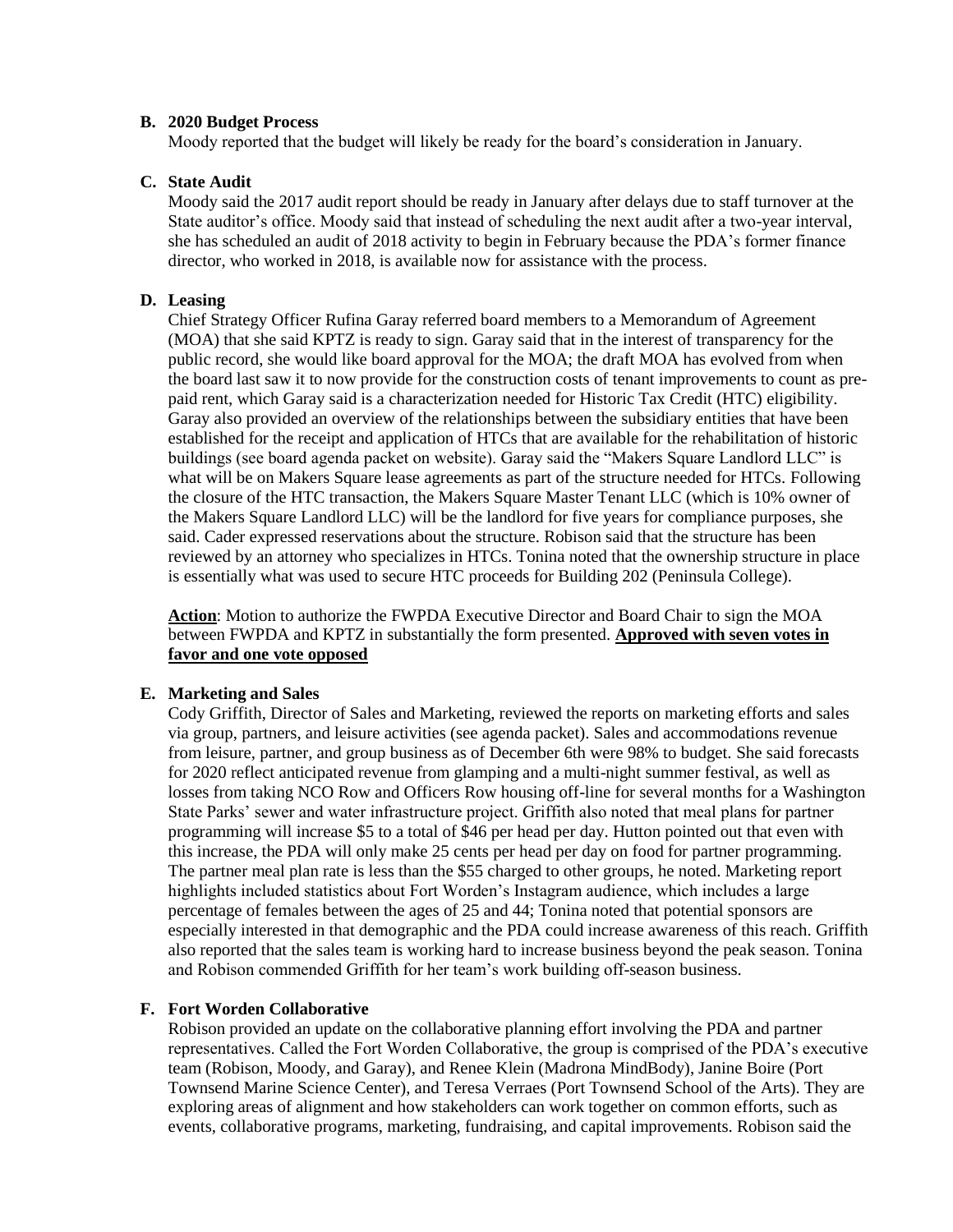group will work with Peter West, a professional facilitator, to shepherd the process. In late January the group will host a full day retreat involving leaders from each partner organization, he said. Funding for the effort will come from the Fort Worden Foundation and partners, and Garay added that partner funding will be on a sliding scale. Garay said the Fort Worden Collaborative also has launched a survey asking stakeholders to provide feedback on strengths, weaknesses, opportunities, and threats. Board members agreed that Hutton and Lela Hilton will represent the PDA board, and Naushard Cader will be an alternate.

# **G. Board Governance**

Tonina talked about board member Gee Heckscher's upcoming move away from Port Townsend, which has led Heckscher to step down from his role at Vice Chair. Heckscher will remain on the board in 2020 and serve in his role as the board's representative to the Fort Worden Coordinating Committee. Tonina praised Heckscher for his contributions via many roles since his involvement in the formation and development of the PDA began in 2011. He said that Heckscher is tenacious and principled and his contributions have been of the highest quality. Tonina thanked Heckscher for being a great role model. Robison said Heckscher's dedication cannot be overestimated. Heckscher said that Fort Worden means a lot to him and his involvement has provided a rewarding way to apply his background in architecture and facilities. Umbreit suggested a commendation for Heckscher's contributions, and Robison proposed that a celebration of Gee's contributions be held in early January.

**Action**: Motion to publicly recognize Gee Heckscher for his outstanding contributions to Fort Worden. **Unanimously Approved**

Tonina also talked about his own work as board chair. Tonina is entering his fifth year in the role, and he noted that the first board chair, Cindy Finnie, passed the baton during her fifth year. He said the Governance Committee is recommending a move to a co-chair model, which was in place as the PDA was forming. Tonina said he is committed to remaining involved at a leadership level for the next year, and the Governance Committee believes the co-chair model makes sense for the PDA's current stage of development. Tonina said he has asked Hutton to serve with him, and the two have explored how they would work together and divide the chair responsibilities. Tonina will continue to chair board and executive committee meetings, act as the board's spokesperson, lead the evaluation of the Executive Director, lead the Governance work group, and take part in partner lease negotiations. Hutton will participate in the Fort Worden Collaborative; lead the strategic planning effort; participate in branding activities, lobbying and fundraising; and will support the Executive Director with partner and constituent relations.

Action: Motion to migrate the PDA board from a Chair/Vice Chair model to a Co-Chair model and to appoint Todd Hutton and Norm Tonina as Co-Chairs. **Unanimously approved**

Hutton expressed his appreciation for Heckscher's contributions. Hutton said he looks forward to supporting the PDA's partners and enhancing the environments that allow PDA partners to thrive and grow in the ecosystem of lifelong learning. As examples of partner efforts to be proud of supporting, Hutton referred to Centrum's new program, an arts and lecture series called "Communiversity," and the recent awarding of the National Book Award in Poetry to a Copper Canyon-published author. Robison added that the PDA will be sending a congratulations letter on the board's behalf to Copper Canyon.

# **X. Public Comment**

David Goldman said he thinks it's important to note that the temporary closure of Officers Row and NCO Row housing for infrastructure projects in 2020 will have a bigger impact in terms of dollars than when the PDA was taking over campus maintenance from State Parks. He also encouraged leaders to consider how